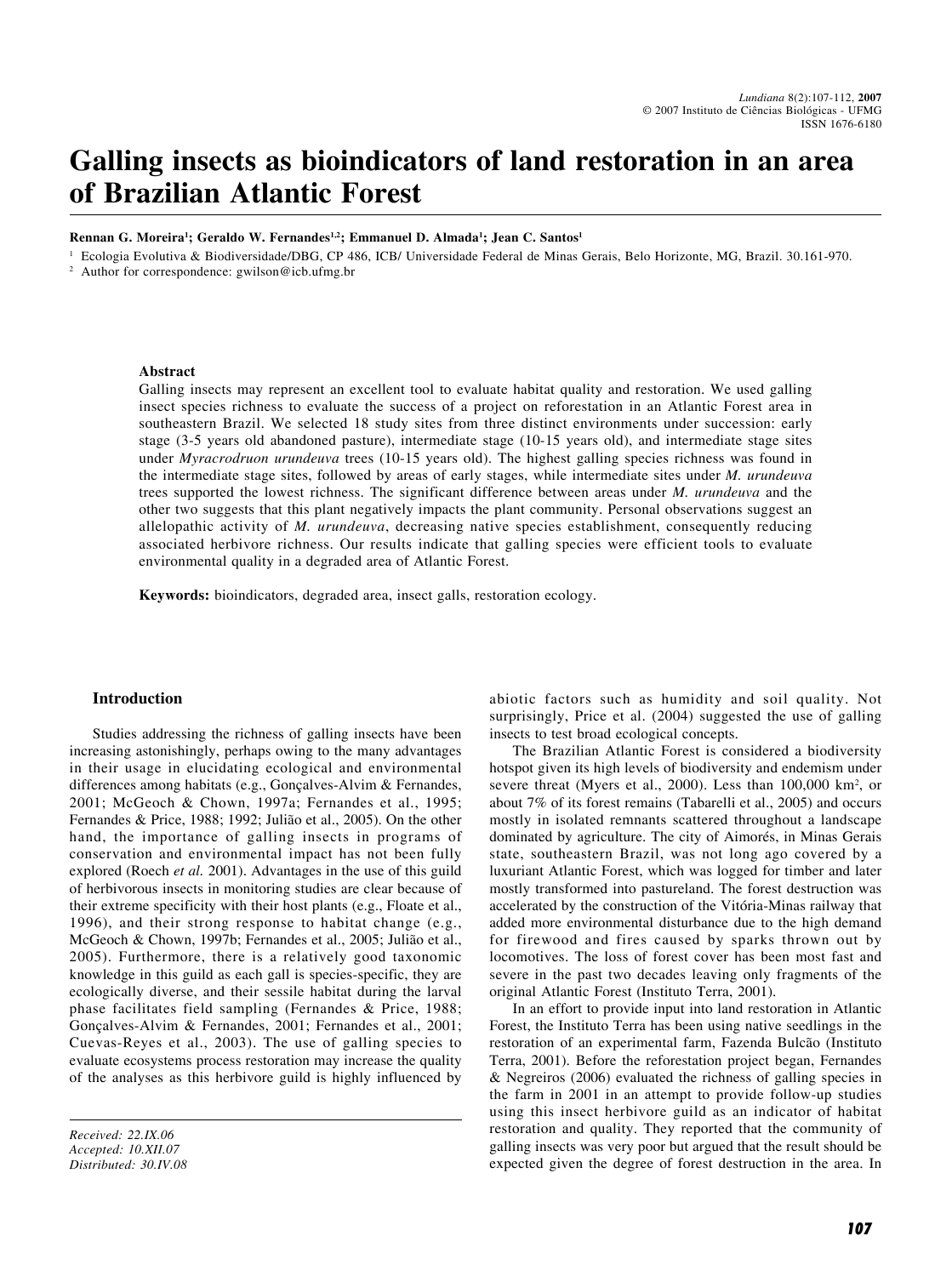

**Figure 1 -** Succession stage areas on 2004 at the Bulcão Farm, Aimorés, Minas Gerais, Brazil. a) early succession (abandoned pasture); b) intermediate succession; c) intermediate succession under *M. urundeuva* dominance.

this study, we report on the richness of galling insects in the experimental farm, five years after the restoration project had started. Furthermore, we aimed to evaluate the differences of galling species richness between areas of three distinct environments easily observed in the farm: early succession (abandoned pasture), intermediate succession, and intermediate succession under the native but now invasive tree species *Myracrodruon urundeuva* (Anacardiaceae). We expected greater richness of galling insects at sites at intermediate succession stages due to several better habitat conditions, including higher diversity of potential host plants.

## **Material and methods**

This study was conducted in the private reserve named Reserva Particular do Patrimônio Natural Bulcão (RPPN Bulcão), that is managed by the Instituto Terra in Aimorés, Minas Gerais state, Brazil, between March and November 2004. It represents the first biological reserve created in a degraded area of Atlantic Forest in Brazil (Instituto Terra, 2001) with the aim of restoring native forest. The soil is compact, with low organic matter and several erosion foci. Besides the progressive reduction in outflow of water sources, the incorrect area management has caused local extinction of many species of the fauna and flora (Instituto Terra, 2001). According to the Köppen classification the weather is Aw, with rainy summers, dry winter and at least one month with less than 60mm precipitation (Instituto Terra, 2001).

The three most common succession habitats found in the farm were studied (Fig. 1): i) four sites of early stage (3-5 years old abandoned pasture dominated by herbaceous species with scattered trees and shrubs); ii) six sites of intermediate stage (10-15 years old areas dominated by shrubs and trees of several ages -including those enriched with native species in the reforestation process), and iii) eight sites of intermediate stage dominated by



**Figure 2 -** Galling species richness per site in three different restored areas of Atlantic Forest in Aimorés, Minas Gerais, Brazil. Early (early succession); Intermediate MU (intermediate succession under *M. urundeuva* dominance); Intermediate (intermediate succession).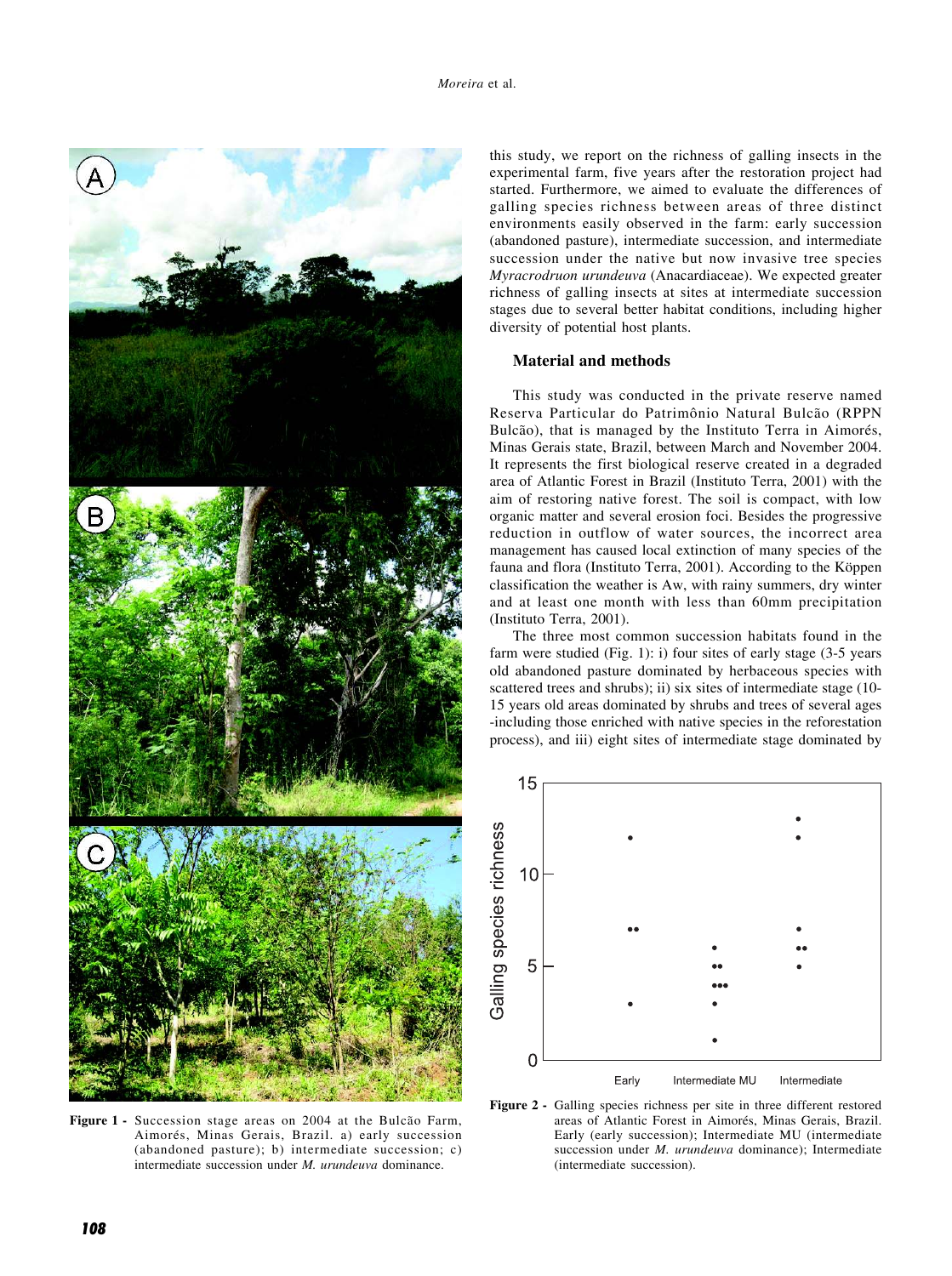

**Figures 3 - 48 -** Galling insect morphospecies in restored areas of Atlantic Forest in Aimorés, Minas Gerais, Brazil. For plant identification see Table 1.

the native but invasive species *Myracrodruon urundeuva* (Anacardiaceae). In these areas - shrubs and other tree species were less common because of the dominance and perhaps allelopatic effect of *M. urundeuva*.

In each site, galling insects were sampled by two people following the methodology of 60 minutes random walking (see Julião et al., 2002; Fernandes & Negreiros, 2006). To avoid pseudo-replication inside the areas, a distance of at least 300m were established among the sites sampled (Fernandes & Price, 1988). Every gall and host plants (up to 3 meters height) found were collected, packed in plastic bags, and then taken to a laboratory for photographic registration and description of the external morphology. Host plants were classified in to morphospecies in the field, and later at the species level. In general, each species of insect induce a gall on a specific tissue of a certain plant species (Dreger-Jauffret & Shorthouse, 1992; Floate et al., 1996). Therefore, galls were characterized as reported by Fernandes et al. (1988): presence or absence of trichomes, type

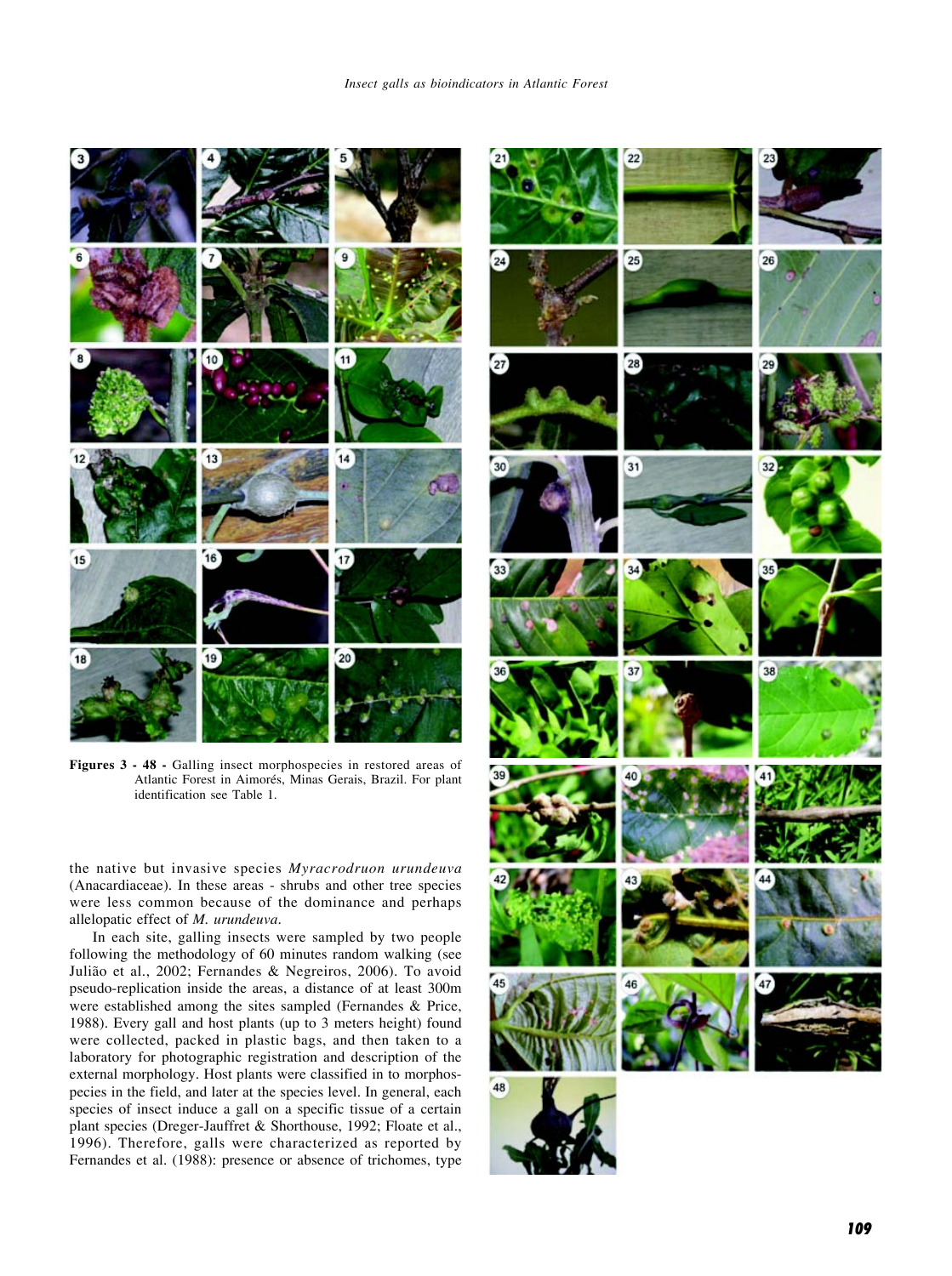Table 1 - Galling insect morphospecies and host plants found at Bulcão Farm in the wet season (March) and dry season (November) of 2004.<br>Pub. - Pubescense, ES - Early Succession, IS - Intermediary Succession, MU - Under M. **Table 1 -** Galling insect morphospecies and host plants found at Bulcão Farm in the wet season (March) and dry season (November) of 2004. Pub. – Pubescense, ES - Early Succession, IS - Intermediary Succession, MU - Under *M. urundeuva* dominance, Fig. – Figure.

| Family                         | Species                                                 | ڇ | Shape                    | Color          | <b>Tissue/side</b>             | Pub.                                     | Chambers            | Galler                         | $\mathbf{E}$         |                | ≌                    |                | Ē              |                      | È                           |
|--------------------------------|---------------------------------------------------------|---|--------------------------|----------------|--------------------------------|------------------------------------------|---------------------|--------------------------------|----------------------|----------------|----------------------|----------------|----------------|----------------------|-----------------------------|
|                                |                                                         |   |                          |                |                                |                                          |                     |                                | Wet                  | Dгу            | Wet                  | δ              | Wet            | Dry                  |                             |
| Anacardiaceae                  | Anacardium occidentale L.                               |   | Conical                  | Yellow         | Leaf, adaxial                  |                                          |                     | Cecidomyiidae                  |                      |                |                      |                | ×              |                      | $\infty$                    |
| Asteraceae                     | Myracrodruon urundeuva All.<br>Vernonia polyanthes Less |   | Amorphous<br>Discoid     | Green<br>Green | Leaf, shoot<br>Leaf, both      | $\tilde{z}$<br>$\mathsf{S}^{\mathsf{O}}$ |                     | Cecidomyiidae<br>Cecidomyiidae | ×                    |                |                      | <b>××××××</b>  | ×              |                      |                             |
|                                |                                                         |   | Globoid                  | Green          | Stem                           |                                          |                     | Cecidomyiidae                  |                      | $\times\times$ | $\times\times$       |                |                |                      | 5844                        |
|                                |                                                         |   | Globoid                  | Green          | Stem                           |                                          | $\overline{\wedge}$ | Tephritidae                    |                      |                |                      |                |                |                      |                             |
|                                | Vernonia sp.                                            |   | Conical                  | Green          | $\mathsf{Leaf}$                |                                          |                     | Not identified                 |                      |                |                      |                |                |                      |                             |
|                                |                                                         |   | Elliptical               | Green          | Stem                           |                                          |                     | Coleoptera                     |                      |                |                      |                |                |                      | $\mathbf{I}$                |
|                                | $\frac{Sp.1}{Sp.2}$                                     |   | Globoid                  | Green<br>Green | Stem                           |                                          |                     | Cecidomyiidae                  |                      |                |                      |                |                | ×                    |                             |
| Bignoniaceae                   | Arrabidae chica (H. & B.) Verlot                        |   | Cylindrica<br>Elliptical | Green          | Leaf, both<br>Stem             |                                          |                     | Cecidomyiidae<br>Cecidomyiidae |                      |                | ×                    | ×              |                |                      |                             |
|                                |                                                         |   | Elliptical               | Brown          | Stem                           | 22222232323222222222                     | $\overline{\wedge}$ | Cecidomyiidae                  | $\times\times\times$ |                |                      |                |                |                      | 3737                        |
|                                | Tabebuia chrysotricha Mart.                             |   | Amorphous                | Brown          | Leaf, shoot                    |                                          |                     | Cecidomyiidae                  |                      |                |                      |                | ×              | ×                    | $\circ$                     |
|                                | Sp.1                                                    |   | Elliptical               | Brown          | Stem                           |                                          |                     | Cecidomyiidae                  |                      |                | $\times\times$       |                |                |                      | $\frac{13}{4}$              |
|                                |                                                         |   | Conical                  | Green          | Leaf, adaxial                  |                                          |                     | Cecidomyiidae                  |                      |                |                      |                |                |                      |                             |
|                                |                                                         |   | Globoid                  | Green          | Stem                           |                                          |                     | Lepidoptera                    | ∝                    |                |                      |                |                |                      | 25                          |
|                                | $\mathbf{\sim}$<br>Sp.                                  |   | Elliptical               | Brown          | Gavin                          |                                          |                     | Cecidomyiidae                  |                      | ×              |                      |                |                |                      | $rac{46}{21}$               |
| Bombacaceae                    | Sp.                                                     |   | Discoid                  | Green          | Leaf, Both                     |                                          |                     | Cecidomyiidae                  | $\times\times$       |                | ×                    |                |                |                      | 22                          |
|                                | $s_{p.}$                                                |   | Elliptical               | Green          | Petiolo                        |                                          |                     | Lepidoptera                    |                      |                |                      |                |                |                      | $\overline{4}$              |
| Boraginaceae                   | Manihot sp.<br>Cordia sp.                               |   | Cylindrica<br>Discoid    | Green<br>Green | Leaf, adaxial<br>Leaf          |                                          |                     | Cecidomyiidae<br>Cecidomyiidae | ×                    | ×              | $\times\times$       |                |                |                      | $\overline{10}$             |
| Euphorbiaceae<br>Lecythidaceae | Lecytes lurida Miers                                    |   | Discoid                  | Green          | $Let$                          |                                          |                     | Cecidomyiidae                  |                      |                |                      |                |                |                      | 33                          |
| Fabaceae                       | Acacia polyphylla D.C.                                  |   | Elliptical               | Brown          | Stem                           |                                          | ⊼                   | Cecidomyiidae                  |                      |                |                      |                |                | ×                    | $\approx$                   |
|                                | Acosmium cardenasii H.S. Irwin                          |   | Flattened                | Green          | Leaf                           |                                          |                     | Cecidomyiidae                  |                      |                |                      |                | $\times\times$ |                      | $\overline{1}$              |
|                                | & Arroyo                                                |   |                          |                |                                |                                          |                     |                                |                      |                |                      |                |                |                      |                             |
|                                | Dalbergia nigra Benth.                                  |   | Discoid                  | Green          | Leaf                           | 2g                                       |                     | Cecidomyiidae                  |                      |                |                      | ×              |                |                      |                             |
|                                | Dalbergia sp.                                           |   | Conical                  | Green          | Leaf, adaxial                  |                                          |                     | Cecidomyiidae                  |                      |                | ×                    |                |                |                      | Ξ                           |
|                                | Machaerium fulvo-nervis<br>Machaerium sp. 2             |   | Elliptical<br>Discoid    | Brown<br>Green | Stem<br>Leaf                   | $\overline{\mathsf{X}}$                  |                     | Cecidomyiidae<br>Cecidomyiidae |                      |                |                      | $\times\times$ |                |                      | $\frac{36}{5}$<br>$\exists$ |
|                                | Mimosa sp.                                              |   | Amorphous                | Green          | Leaf, shoot                    |                                          | ⊼                   | Cecidomyiidae                  |                      |                | ×                    |                |                |                      | $\frac{8}{18}$              |
|                                | Stylosanthes sp.                                        |   | Globoid                  | Brown          | Stem                           |                                          |                     | Not identified                 |                      |                |                      | $\times\times$ | ×              | ×                    | 5                           |
| Malpighiaceae                  | $S_{p.}$ 1                                              |   |                          | Green          |                                |                                          |                     | Cecidomyiidae                  |                      |                |                      |                |                |                      |                             |
|                                |                                                         |   | Spheral<br>Cylindrical   | Green          | Leaf, abaxial<br>Leaf, adaxial |                                          |                     | Cecidomyiidae                  |                      | $\times\times$ |                      |                |                |                      | 448                         |
| Moraceae                       | Maclura tinctoria L.                                    |   | Discoid                  | Green          | Leaf, both                     |                                          |                     | Cecidomyiidae                  |                      |                |                      |                |                | ×                    |                             |
| Myrtaceae                      | Myrcia itambensis O. Berg.                              |   | Vlindrica<br>Elliptical  | Brown<br>Green | Leaf, adaxial<br>Stem          |                                          |                     | Cecidomyiidae<br>Cecidomyiidae |                      |                |                      | $\times\times$ |                |                      | 355                         |
|                                | Psidium guajava L.                                      |   | Globoid                  | Brown          | Stem                           |                                          | ⊼                   | Hymenoptera                    |                      |                |                      |                |                |                      |                             |
| Nyctaginaceae                  | Bougainvillea praeox                                    |   | Cylindrical              | Green          | Leaf, both                     |                                          |                     | Cecidomyiidae                  |                      |                |                      |                |                | $\times\times\times$ |                             |
| Sterculiaceae                  | Waltheria indica L.                                     |   | Conical                  | Yellow         | Leaf, adaxia                   |                                          |                     | Cecidomyiidae                  | $\times\times$       | <b>××××</b>    | ×                    | $\times\times$ | $\times\times$ |                      | 9.992                       |
| Tiliaceae                      | Luehea grandiflora Mart.                                |   | Elliptical               | Green          | Leaf                           |                                          |                     | Cecidomyiidae                  |                      |                |                      |                |                |                      |                             |
|                                |                                                         |   | Elliptical               | Brown          | Stem                           |                                          |                     | Lepidoptera                    |                      |                |                      |                |                |                      |                             |
| Verbenaceae                    | Lantana camara L                                        |   | Conical                  | Green          | Leaf, adaxial                  | 22233222223223222                        |                     | Cecidomyiidae                  |                      |                |                      | ×              |                | ×                    | $15 + 2$                    |
| Not identified                 | Sp.1                                                    |   | Globoid<br>Spheral       | Green<br>Green | Leaf, adaxial<br>Stem          |                                          | ⊼                   | Cecidomyiidae<br>Cecidomyiidae |                      |                |                      |                | ×              |                      |                             |
|                                | Sp.<br>Sp.                                              |   | Elliptical               | Brown          | Stem                           |                                          |                     | Cecidomyiidae                  |                      |                | $\times\times\times$ |                |                |                      | $\mathbf{I}$                |
|                                | Sp.                                                     |   | Conical                  | Green          | Leaf, both                     |                                          |                     | Cecidomyiidae                  |                      |                |                      |                |                |                      | $\overline{1}$              |
|                                | Sp.                                                     |   | Spheral                  | Green          | Leaf, adaxial                  | <b>Les</b>                               |                     | Cecidomyiidae                  |                      |                |                      |                |                |                      |                             |
|                                | Sp.                                                     |   | Globoid                  | Brown          | Stem                           | 22                                       |                     | Not identified                 | <b>××××××</b>        |                |                      |                |                |                      | $\frac{84}{5}$              |
|                                | Sp.                                                     |   | Discoid                  | Brown          | Leaf, adaxia                   |                                          |                     | Cecidomyiidae                  |                      |                |                      |                |                |                      | 26                          |
|                                | Sp.                                                     |   | Conica                   | Green          | Petiole                        | Yes                                      |                     | Cecidomyiidae                  |                      |                |                      |                |                |                      |                             |
|                                | ရာ<br>အိမ်                                              |   | Globoid                  | Green          | Leaf, both                     | 2g                                       |                     | Cecidomyiidae                  |                      |                |                      |                |                |                      |                             |
|                                |                                                         |   | Spheral                  | Green          | Leaf, adaxial                  |                                          |                     | Cecidomyiidae                  |                      |                | ×                    |                |                |                      |                             |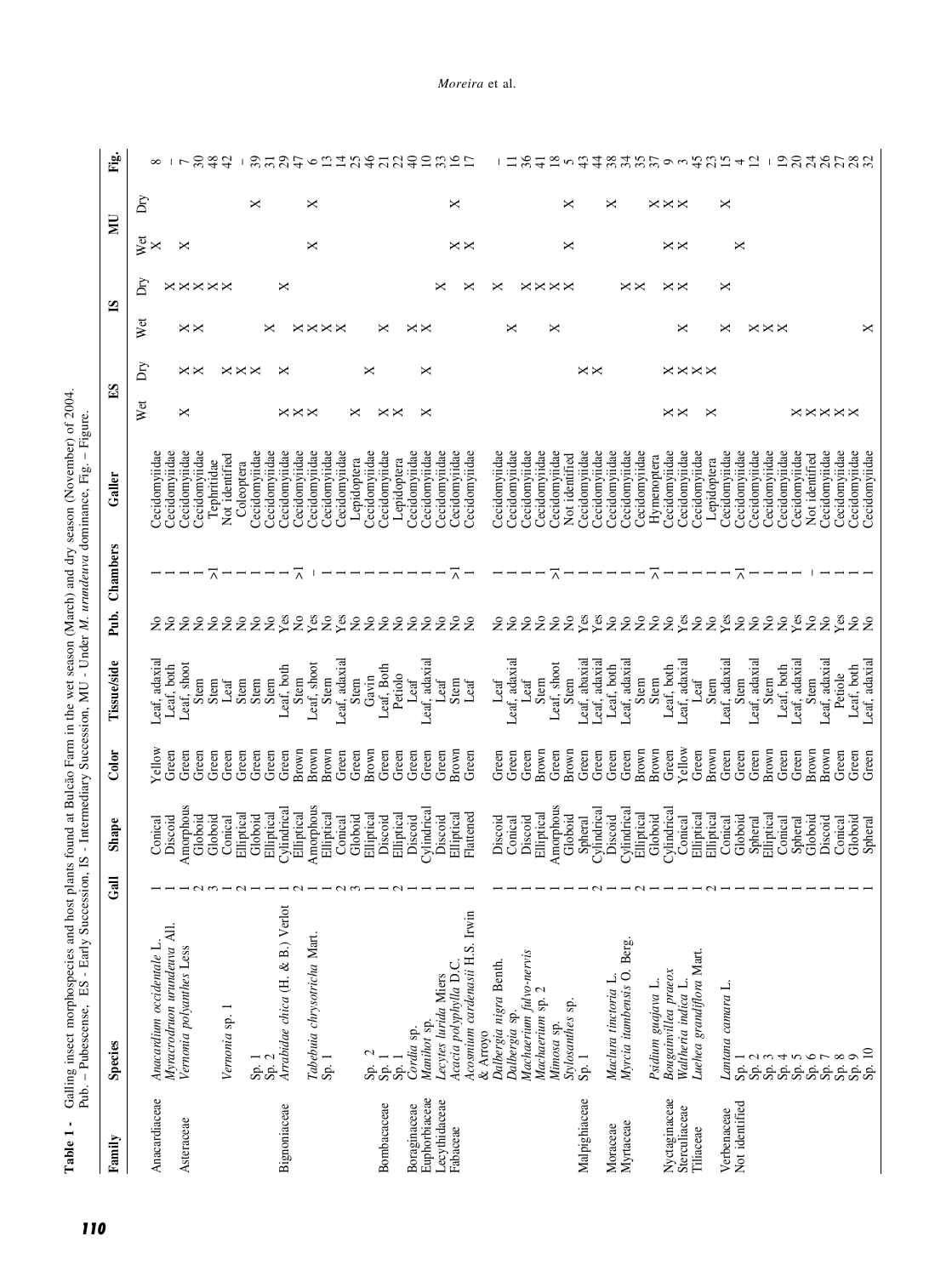of occurrence on the host organ (isolated or grouped), color, shape, host tissue attacked, and host plant. The use of morphospecies to represent the galling species richness has been used in some studies (Price et al., 1998; Cuevas-Reyes et al., 2004). To compare the richness of galling species among the three habitat types, we used the Kruskal-Wallis test because the data did not present a normal distribution (Wilkinson, 1999).

#### **Results**

The richness of galling insects differed statistically among all three habitats of different succession ages (Kruskal-Wallis  $H = 7.636$ ,  $p = 0.022$ , Fig. 2). Figure 2 shows a dot-plot graphic, in which each point represents the number of galling species richness in each site sampled. The most speciose habitats were those at intermediate succession. Twenty six species of host plants and 31 galling insect morphospecies were recorded in this habitat. Early succession habitats (abandoned pasture areas) supported 18 species of host plants and 24 galling insect morphospecies, while intermediate succession habitats under *M. urundeuva* trees supported only 13 species of plants and 13 galling insect morphospecies. The richest galling fauna was found in the families Fabaceae (eight galling species), Asteraceae, and Bignoniaceae (both with four galling species each) (Fig.  $3 - 48$ ).

Most species of galling insects were exclusive to some habitats. We found 13, 18, and 5 galling insect morphospecies exclusively in the early succession, intermediate succession, and intermediate stage under *M. urundeuva*, respectively (Table 1). Only four galling insect morphospecies occurred in all three studied habitats, namely, the gall inducing insects on *Vernonia polyanthes*, *Tabebuia chrysotricha*, *Bougainvillea praeox,* and *Waltheria indica* (Table 1). Six galling insect morphospecies were common to both early succession and intermediate succession while one galling insect morphospecies was common to both early succession and intermediate stage under *M. urundeuva*. Three galling insect morphospecies were common to both intermediate succession and intermediate stage under *M. urundeuva* (see Table 1). The numbers of galling species recorded in the wet and dry seasons were similar, but the morphospecies were not the same. Despite the record of 33 galling species in the wet season, only 20 morphospecies were exclusively found in this period. During the dry season, we recorded 30 galling insect morphospecies, of which 17 were found only in this period (Table 1).

Approximately 88% of the galls were induced by flies (Diptera: Cecidomyiidae). Among the 50 galling morphospecies found, approximately 66% were induced on leaves while the remaining 34% were induced on stems (Table 1). Most galls were of elliptical shape (24%), followed by globoid (18%), discoid and conical (16%), and cylindrical (10%). *Vernonia polyanthes* and an unidentified species of Bignoniaceae (Bignoniaceae sp. 1) were the host plants that supported the largest number of galling species, each one with three galling morphospecies.

#### **Discussion**

Studies on galling insect communities are still rare in the Brazilian Atlantic Forest, notwithstanding the diversity of galling insects in this Neotropical biome. Only two studies could be found in a literature survey about galling insect in the Atlantic Forest and associated ecosystems. Fernandes et al. (2001) evaluated galling species richness in the Rio Doce basin, while Maia et al. (2001) studied gall richness in three areas of "restinga" in Rio de Janeiro. The richness of galling species in our study in a restored area was much lower when compared to the native area of Rio Doce Valley with 273 galling morphospecies. Except for the galls found on *V. polyanthes, T. chrysotricha,* and *L. camara*, all galling morphospecies recorded here may represent new species yet to be described. For instance, the first galling adult reared represented a new genus and new species of Cecidomyiidae (Diptera) (see Maia & Fernandes, 2005).

The decrease in galling species richness towards sites of intermediate succession under *M. urundeuva* dominance can be explained by the diminished habitat complexity and host plants richness. Habitats under the influence of *M. urundeuva* were remarkably less diverse in plant species (G. W. Fernandes, unpub. data) probably because of allelopathic effects of *M. urundeuva*. The most species-rich habitats were those at intermediate succession, while habitats at early succession showed an intermediate number of galling species. Otherwise, detailed studies must be performed to evaluate *M. urundeuva* effects on the flora and associated fauna in habitats under its dominance. If *M. urundeuva* represents a threat to the conservation of biodiversity it is ought to be studied in more detail in the future as it seems to be spreading to the entire region.

Many recent studies have shown that communities at intermediate succession stages are more speciose than communities at climax (Kessler, 1999; Molino & Sabatier, 2003; Sheil & Burslem, 2003; Tsai et al., 2006). The mechanisms responsible for such trend may be related to competitive exclusion events (see Connell, 1979). Although we did not gather such data, the higher richness of galling insects at the intermediate succession stage may be related to the rich flora. For instance, Fernandes (1992) and Gonçalves-Alvim et al. (2001) have reported on the importance of plant species richness for the patterns in galling species richness and distribution.

An increase of 66% in the richness of galling species was observed since the study of Fernandes and Negreiros (2006) performed in the same area five years before our study. We suggest that the community of galling species become richer with habitat succession due to the increased number of host plants and habitat complexity (see Oyama, 2003). Although our results must be viewed with caution, given the defaunated nature of the habitats studied, the use of galls as indicators of habitat recovery was positive and promising as it may prove to be another important tool to understand the restoration mechanisms in the Atlantic Forest.

#### **Acknowledgments**

We thank F. A. O Silveira; M. A. A. Carneiro; J. Cortez, and two anonymous reviewers for suggestions on earlier versions of the manuscript. We thank Instituto Terra, CNPq (472491/2003- 2, 140071/2003-2, 304851/2004-3, 472811/2006-1), FAPEMIG and Planta Tecnologia Ambiental for providing financial and logistical support.